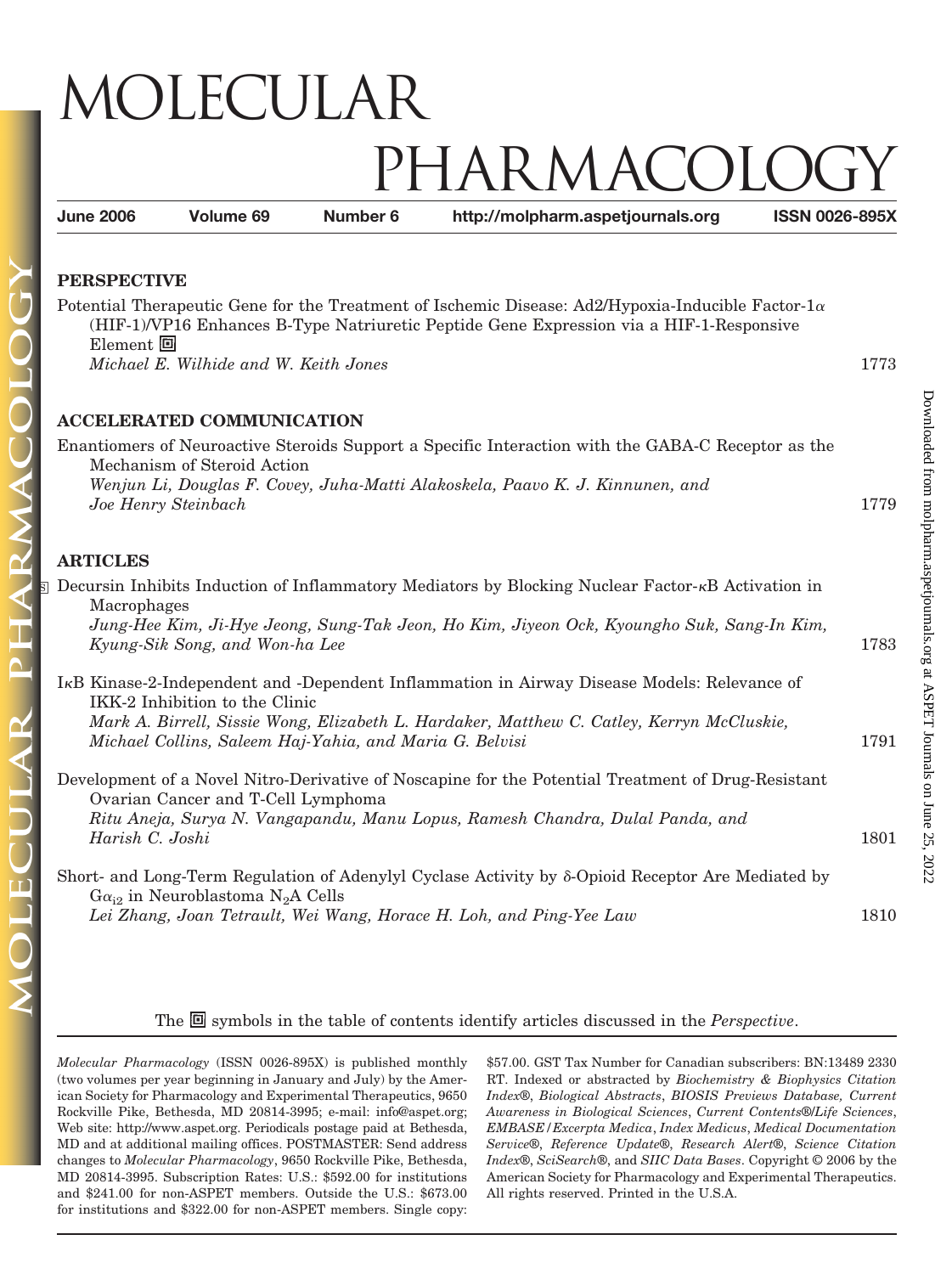| Suppression and Regression of Choroidal Neovascularization by Systemic Administration of an $\alpha_5\beta_1$<br>Integrin Antagonist                                                                                                                                                                                                                                            |      |
|---------------------------------------------------------------------------------------------------------------------------------------------------------------------------------------------------------------------------------------------------------------------------------------------------------------------------------------------------------------------------------|------|
| Naoyasu Umeda, Shu Kachi, Hideo Akiyama, Grit Zahn, Doerte Vossmeyer, Roland Stragies, and<br>Peter A. Campochiaro                                                                                                                                                                                                                                                              | 1820 |
| Phosphatase and Tensin Homolog Deleted on Chromosome 10 (PTEN) Reduces Vascular Endothelial<br>Growth Factor Expression in Allergen-Induced Airway Inflammation                                                                                                                                                                                                                 |      |
| Kyung Sun Lee, So Ri Kim, Seoung Ju Park, Ho Kyung Lee, Hee Sun Park, Kyung Hoon Min,<br>Sun Mi Jin, and Yong Chul Lee                                                                                                                                                                                                                                                          | 1829 |
| A Novel Vitamin D Derivative Activates Bone Morphogenetic Protein Signaling in MCF10 Breast<br>Epithelial Cells                                                                                                                                                                                                                                                                 |      |
| Hong Jin Lee, Andrew Wislocki, Catherine Goodman, Yan Ji, Rongrong Ge, Hubert Maehr,<br>Milan Uskokovic, Michael Reiss, and Nanjoo Suh                                                                                                                                                                                                                                          | 1840 |
| Determination of Binding Site Residues Responsible for the Subunit Selectivity of Novel Marine-<br>Derived Compounds on Kainate Receptors                                                                                                                                                                                                                                       |      |
| James M. Sanders, Olli T. Pentikäinen, Luca Settimo, Ulla Pentikäinen, Muneo Shoji,<br>Makoto Sasaki, Ryuichi Sakai, Mark S. Johnson, and Geoffrey T. Swanson                                                                                                                                                                                                                   | 1849 |
| S Antieosinophilic Activity of Orazipone<br>Hannu Kankaanranta, Pinja Ilmarinen, Xianzhi Zhang, Erkki Nissinen, and Eeva Moilanen                                                                                                                                                                                                                                               | 1861 |
| Novel Compound 2-Methyl-2H-pyrazole-3-carboxylic Acid (2-Methyl-4-o-tolylazo-phenyl)-amide (CH-<br>223191) Prevents 2,3,7,8-TCDD-Induced Toxicity by Antagonizing the Aryl Hydrocarbon Receptor<br>Sun-Hee Kim, Ellen C. Henry, Dong-Kyu Kim, Yun-Hee Kim, Kum Joo Shin, Myoung Sook Han,<br>Taehoon G. Lee, Jong-Ku Kang, Thomas A. Gasiewicz, Sung Ho Ryu, and Pann-Ghill Suh | 1871 |
| Induction of Apoptosis in Renal Cell Carcinoma by Reactive Oxygen Species: Involvement of<br>Extracellular Signal-Regulated Kinase $1/2$ , $p38\delta/\gamma$ , Cyclooxygenase-2 Down-Regulation, and<br>Translocation of Apoptosis-Inducing Factor<br>Monica Ambrose, Aideen Ryan, Gerald C. O'Sullivan, Colum Dunne, and Orla P. Barry                                        | 1879 |
| Mutations Distal to the Substrate Site Can Affect Varicella Zoster Virus Thymidine Kinase Activity:                                                                                                                                                                                                                                                                             |      |
| Implications for Drug Design<br>Kamel El Omari, Sandra Liekens, Louise E. Bird, Jan Balzarini, and David K. Stammers                                                                                                                                                                                                                                                            | 1891 |
| Endoplasmic Reticulum-Associated Degradation of Cytochrome P450 CYP3A4 in Saccharomyces<br>cerevisiae: Further Characterization of Cellular Participants and Structural Determinants<br>Mingxiang Liao, Saadia Faouzi, Andrey Karyakin, and Maria Almira Correia                                                                                                                | 1897 |
| S The Two-State Dimer Receptor Model: A General Model for Receptor Dimers<br>Rafael Franco, Vicent Casadó, Josefa Mallol, Carla Ferrada, Sergi Ferré, Kjell Fuxe, Antoni Cortés,<br>Francisco Ciruela, Carmen Lluis, and Enric I. Canela                                                                                                                                        | 1905 |
| Transactivation of Rat Apical Sodium-Dependent Bile Acid Transporter and Increased Bile Acid<br>Transport by $1\alpha,25$ -Dihydroxyvitamin D <sub>3</sub> via the Vitamin D Receptor<br>Xianghai Chen, Frank Chen, Shanjun Liu, Hartmut Glaeser, Paul A. Dawson, Alan F. Hofmann,<br>Richard B. Kim, Benjamin L. Shneider, and K. Sandy Pang                                   | 1913 |
| A Common Regulatory Region Functions Bidirectionally in Transcriptional Activation of the Human                                                                                                                                                                                                                                                                                 |      |
| CYP1A1 and CYP1A2 Genes<br>Rika Ueda, Hiromi Iketaki, Kiyoshi Nagata, Shioko Kimura, Frank J. Gonzalez, Kazutomi Kusano,<br>Tsutomu Yoshimura, and Yasushi Yamazoe                                                                                                                                                                                                              | 1924 |
| <i>Phoneutria nigriventer</i> Toxin 1: A Novel, State-Dependent Inhibitor of Neuronal Sodium Channels<br>That Interacts with $\mu$ Conotoxin Binding Sites                                                                                                                                                                                                                      |      |
| Nicole Martin-Moutot, Pascal Mansuelle, Gisèle Alcaraz, Raquel Gouvêa Dos Santos,<br>Marta N. Cordeiro, Maria Elena De Lima, Michael Seagar, and Catherine Van Renterghem                                                                                                                                                                                                       | 1931 |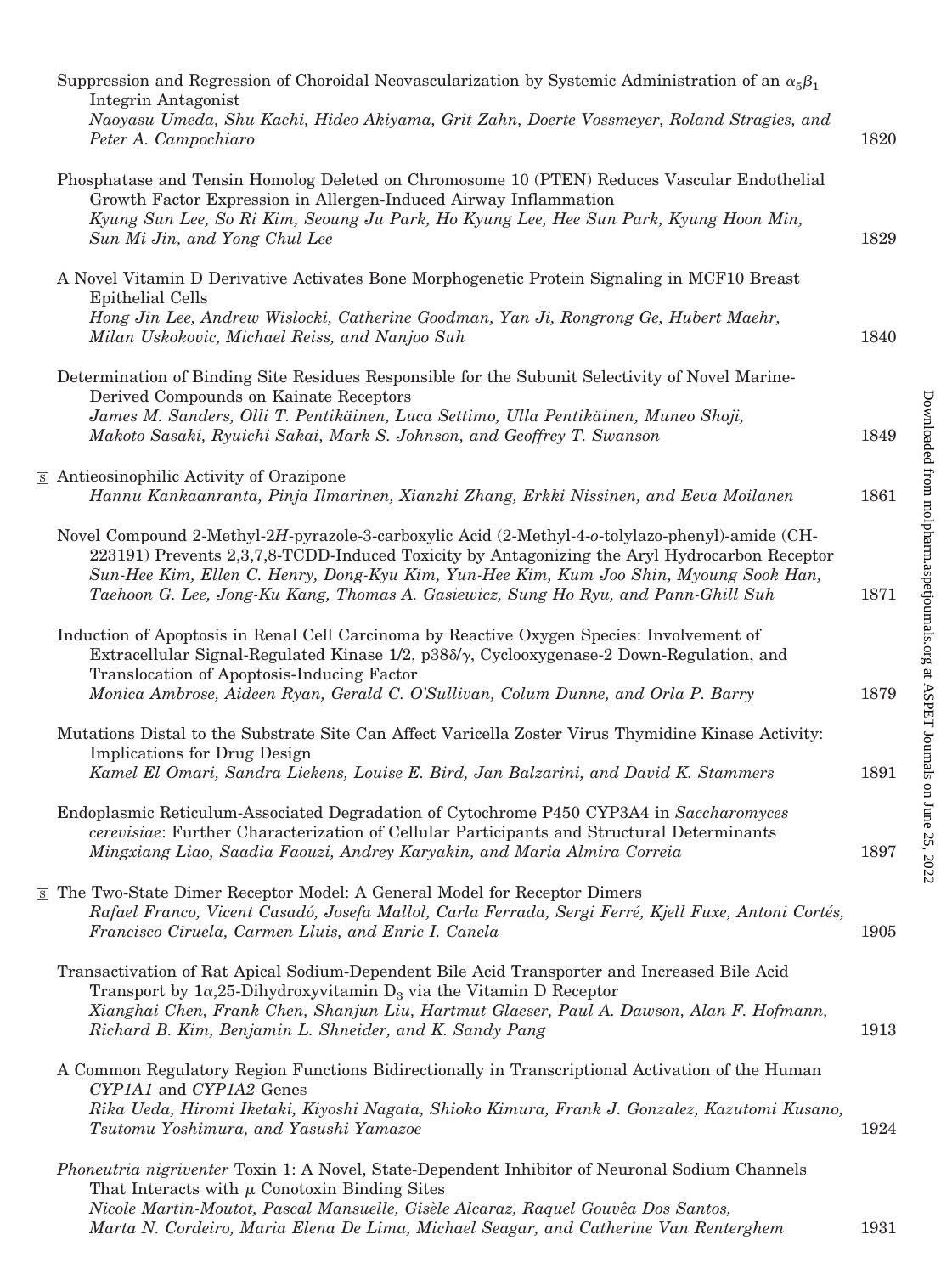| Suppression of the Phosphorylation of Receptor Tyrosine Phosphatase- $\alpha$ on the Src-Independent Site<br>Tyrosine 789 by Reactive Oxygen Species                                                                                                                                     |      |
|------------------------------------------------------------------------------------------------------------------------------------------------------------------------------------------------------------------------------------------------------------------------------------------|------|
| Qin Hao, Stacey A. Rutherford, Brad Low, and Hua Tang                                                                                                                                                                                                                                    | 1938 |
| 2-Fluoro-3-(4-nitro-phenyl)deschloroepibatidine Is a Novel Potent Competitive Antagonist of Human<br>Neuronal $\alpha$ 4 $\beta$ 2 nAChRs                                                                                                                                                |      |
| Galya R. Abdrakhmanova, M. Imad Damaj, F. Ivy Carroll, and Billy R. Martin                                                                                                                                                                                                               | 1945 |
| $\Box$ A Constitutively Active Hypoxia-Inducible Factor-1α/VP16 Hybrid Factor Activates Expression of the<br>Human B-Type Natriuretic Peptide Gene<br>Yuxia Luo, Canwen Jiang, Adam J. Belanger, Geoffrey Y. Akita, Samuel C. Wadsworth,                                                 |      |
| Richard J. Gregory, and Karen A. Vincent                                                                                                                                                                                                                                                 | 1953 |
| T-Type Calcium Channels Are Inhibited by Fluoxetine and Its Metabolite Norfluoxetine<br>Achraf Traboulsie, Jean Chemin, Elodie Kupfer, Joël Nargeot, and Philippe Lory                                                                                                                   | 1963 |
| Desensitization of NO/cGMP Signaling in Smooth Muscle: Blood Vessels Versus Airways<br>Florian Mullershausen, Alexander Lange, Evanthia Mergia, Andreas Friebe, and Doris Koesling                                                                                                       | 1969 |
| Potentiation of Native and Recombinant P2X7-Mediated Calcium Signaling by Arachidonic Acid in<br>Cultured Cortical Astrocytes and Human Embryonic Kidney 293 Cells<br>Susanna Alloisio, Rita Aiello, Stefano Ferroni, and Mario Nobile                                                   | 1975 |
| Distinct Receptor Activity-Modifying Protein Domains Differentially Modulate Interaction with                                                                                                                                                                                            |      |
| Calcitonin Receptors<br>Madhara Udawela, George Christopoulos, Nanda Tilakaratne, Arthur Christopoulos,<br>Anthony Albiston, and Patrick M. Sexton                                                                                                                                       | 1984 |
| The Interaction of an Impermeant Cation with the Sheep Cardiac RyR Channel Alters Ryanoid<br>Association                                                                                                                                                                                 | 1990 |
| Bhavna Tanna, William Welch, Luc Ruest, John L. Sutko, and Alan J. Williams                                                                                                                                                                                                              |      |
| <b>S</b> Neurochemical Characterization of a Neuroprotective Compound from <i>Parawixia bistriata</i> Spider<br>Venom That Inhibits Synaptosomal Uptake of GABA and Glycine<br>Renê Oliveira Beleboni, Renato Guizzo, Andréia Cristina Karklin Fontana, Andrea Baldocchi Pizzo,          |      |
| Ruither Oliveira Gomes Carolino, Leonardo Gobbo-Neto, Norberto Peporine Lopes,<br>Joaquim Coutinho-Netto, and Wagner Ferreira dos Santos                                                                                                                                                 | 1998 |
| S Recombinant Enzymes Overexpressed in Bacteria Show Broad Catalytic Specificity of Human<br>Cytochrome P450 2W1 and Limited Activity of Human Cytochrome P450 2S1                                                                                                                       |      |
| Zhong-Liu Wu, Christal D. Sohl, Tsutomu Shimada, and F. Peter Guengerich                                                                                                                                                                                                                 | 2007 |
| Dual Potentiating and Inhibitory Actions of a Benz[e]indene Neurosteroid Analog on Recombinant<br>$\alpha$ 1 $\beta$ 2 $\gamma$ 2 GABA <sub>A</sub> Receptors                                                                                                                            |      |
| Ping Li, Douglas F. Covey, Joe Henry Steinbach, and Gustav Akk                                                                                                                                                                                                                           | 2015 |
| In Vitro and in Vivo Nuclear Factor- $\kappa B$ Inhibitory Effects of the Cell-Penetrating Penetratin Peptide<br>Tamás Letoha, Erzsébet Kusz, Gábor Pápai, Annamária Szabolcs, József Kaszaki, Ilona Varga,<br>Tamás Takács, Botond Penke, and Ernő Duda                                 | 2027 |
| Modulation by LL-37 of the Responses of Salivary Glands to Purinergic Agonists<br>Stéphanie Pochet, Séverine Tandel, Stéphanie Querriére, Marie Tre-Hardy, Mikel Garcia-Marcos,<br>Manuela De Lorenzi, Michel Vandenbranden, Aida Marino, Michel Devleeschouwer, and<br>Jean-Paul Dehaye | 2037 |
| Ultrasound Stimulates Cyclooxygenase-2 Expression and Increases Bone Formation through Integrin,<br>Focal Adhesion Kinase, Phosphatidylinositol 3-Kinase, and Akt Pathway in Osteoblasts<br>Chih-Hsin Tang, Rong-Sen Yang, Tsang-Hai Huang, Dah-Yuu Lu, Woei-Jer Chuang,                 |      |
| Tur-Fu Huang, and Wen-Mei Fu                                                                                                                                                                                                                                                             | 2047 |